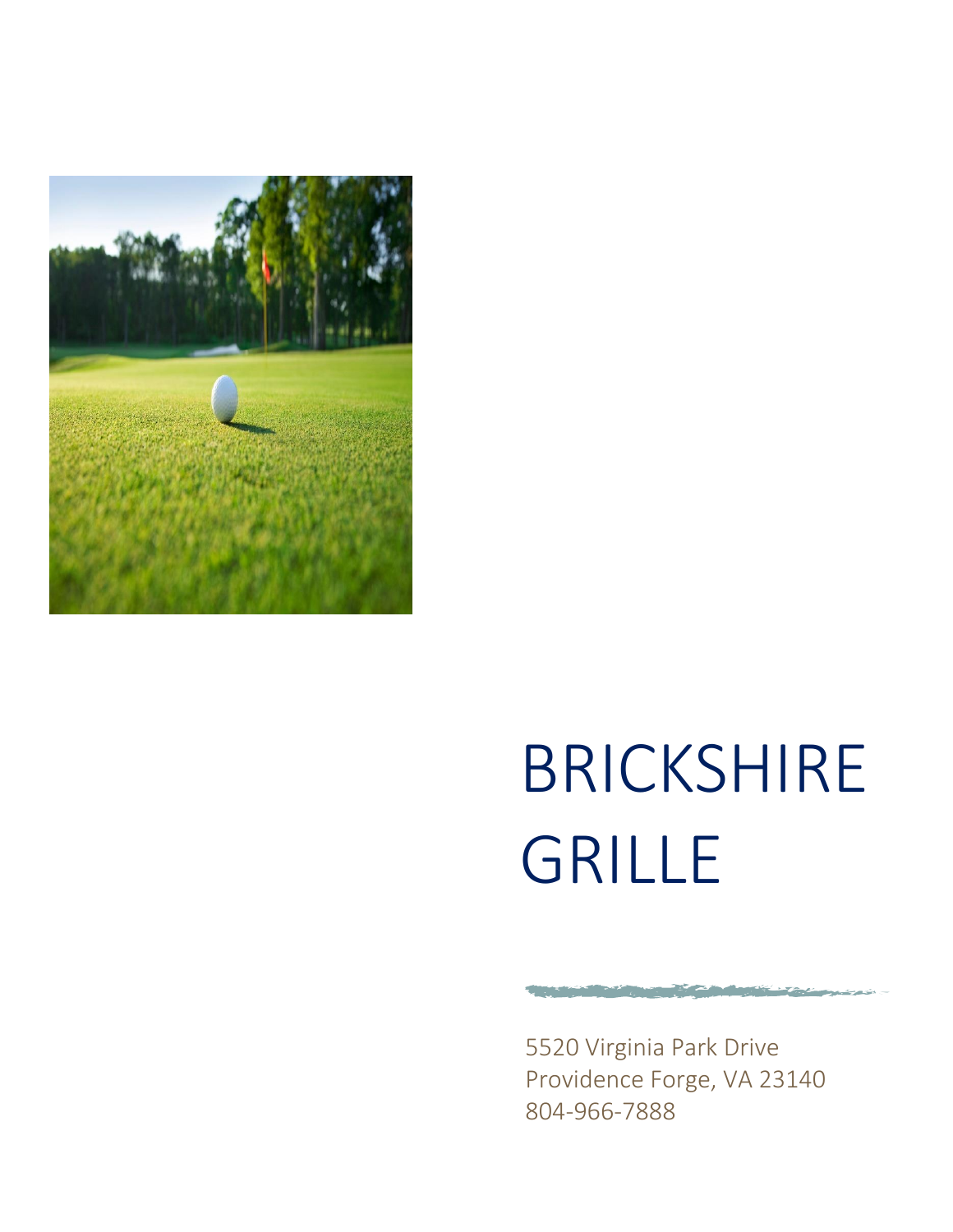# **Appetizers**

# 1lb Bone in Wings

Crispy Fried Wings Tossed in your choice of Buffalo, Smoky BBQ or Asian BBQ 14

#### House Made Chips

With Malt Vinegar or Ranch 5

#### Fried Brussel Sprouts

Brussels Fried & Tossed in Sweet Thai Chili 9

#### Cheese Curds

Cheese Curds Fried to a Golden Brown served with a Spicy Smoky Ranch 8

# Onion Rings

Breaded & Fried Onion Rings 8



Consuming raw or undercooked meats, seafood, shellfish, or eggs may increase your risk of foodborne illness

# Soup & Salad

# Soup Du Jour

Cup 5 or Bowl 8.50

## Caprese Salad

Fresh Mozzarella, Tomatoes & Basil with Olive Oil 8

# House Salad

Mixed Greens served with Carrot, Cucumbers, Cherry Tomatoes, Red Onions 8

# Wedge Salad

Romaine Wedge with Bacon, Tomatoes & Crumbled Blue Cheese 9

## Spinach Salad

Fresh Spinach, Diced Beets, Pecans & Crumbled Goat Cheese 9

#### Caesar Salad

Chopped Romaine, Parmesan & Housemade Croutons 8

> Add a Protein, Grilled Chicken 8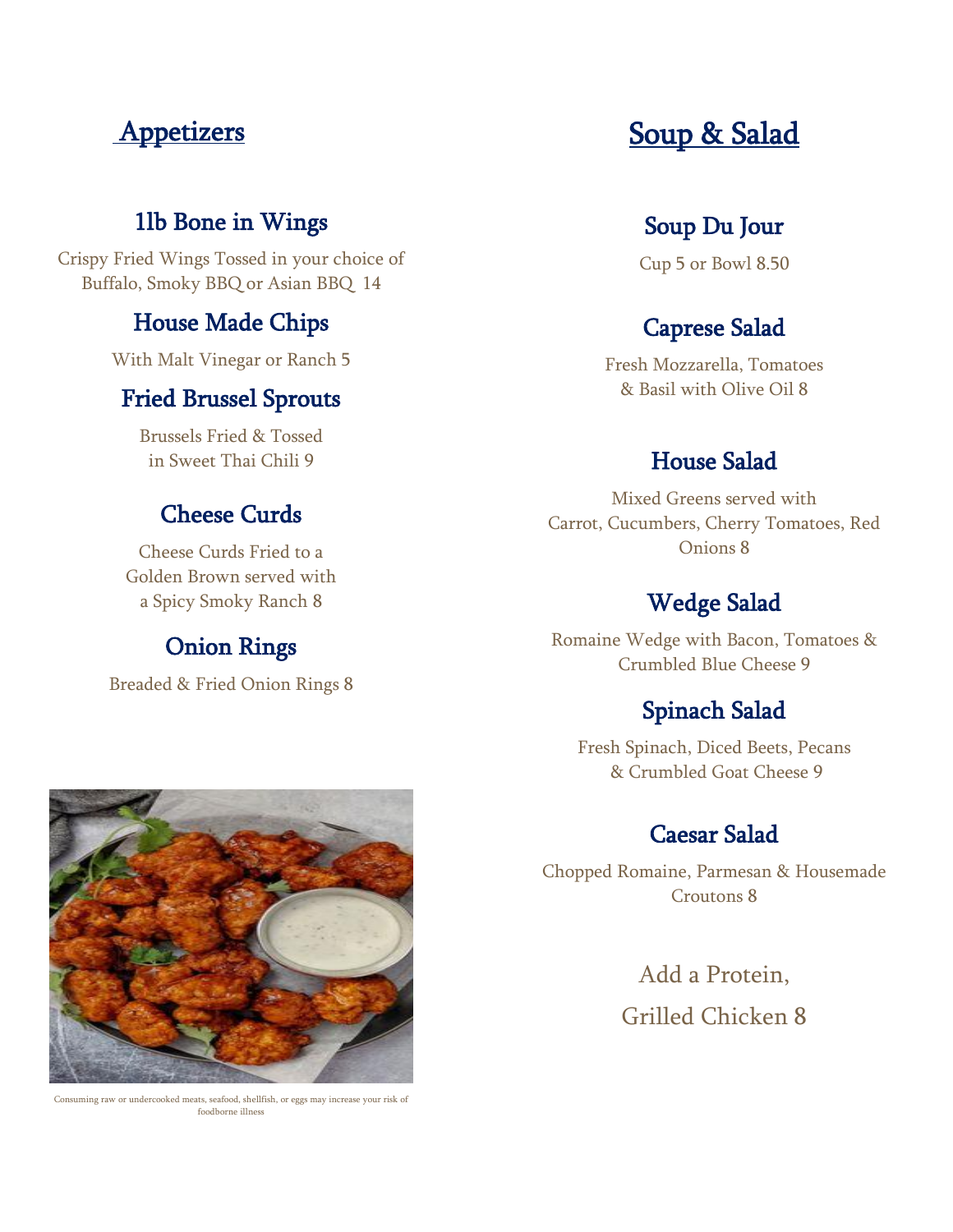# Sandwiches

Sandwiches served with House Chips, Add Fries, Coleslaw, Tater Tots or Onion Rings 1, House or Caesar Salad 2

# Fried Chicken Sandwich\*

Fried Chicken Breast with Lettuce & Tomato with Buffalo & Bleu Cheese 12

#### Brickshire Burger\*

8 oz. Angus Beef Patty served with Cheddar Cheese, Lettuce, Tomato & Red Onion on a Potato Bun 13

## Philly Cheese Steak\*

Philly Cheese Steak with White American, Sauteed Onions, Peppers & Mayo on a Amorosa Roll 12

## Chicken Quesadilla\*

Chicken & Texmex Cheese with Lettuce, Tomato, Sour Cream & Salsa 12

#### Chicken Caesar Wrap

Grilled Chicken, Romaine & Shredded Parmesan with Caesar Dressing in a Flour Tortilla 11

#### Turkey Bacon Club

Roasted Turkey Breast & Applewood Smoked Bacon, Lettuce, Tomato & Choice of Cheese 14

#### Caprese Sandwich

Ripe Tomatoes, Fresh Mozzarella & Basil on Sourdough Bread 12

# Chicken Salad Sandwich\*

Chicken Breast with Dried Cranberries, Pecans, Honey & Mayo with Lettuce and Tomato 10

#### BBQ Brisket Sandwich\*

Smoked Brisket, Cheddar Cheese & Onion Rings 11

## \*Available During Dinner Hours\*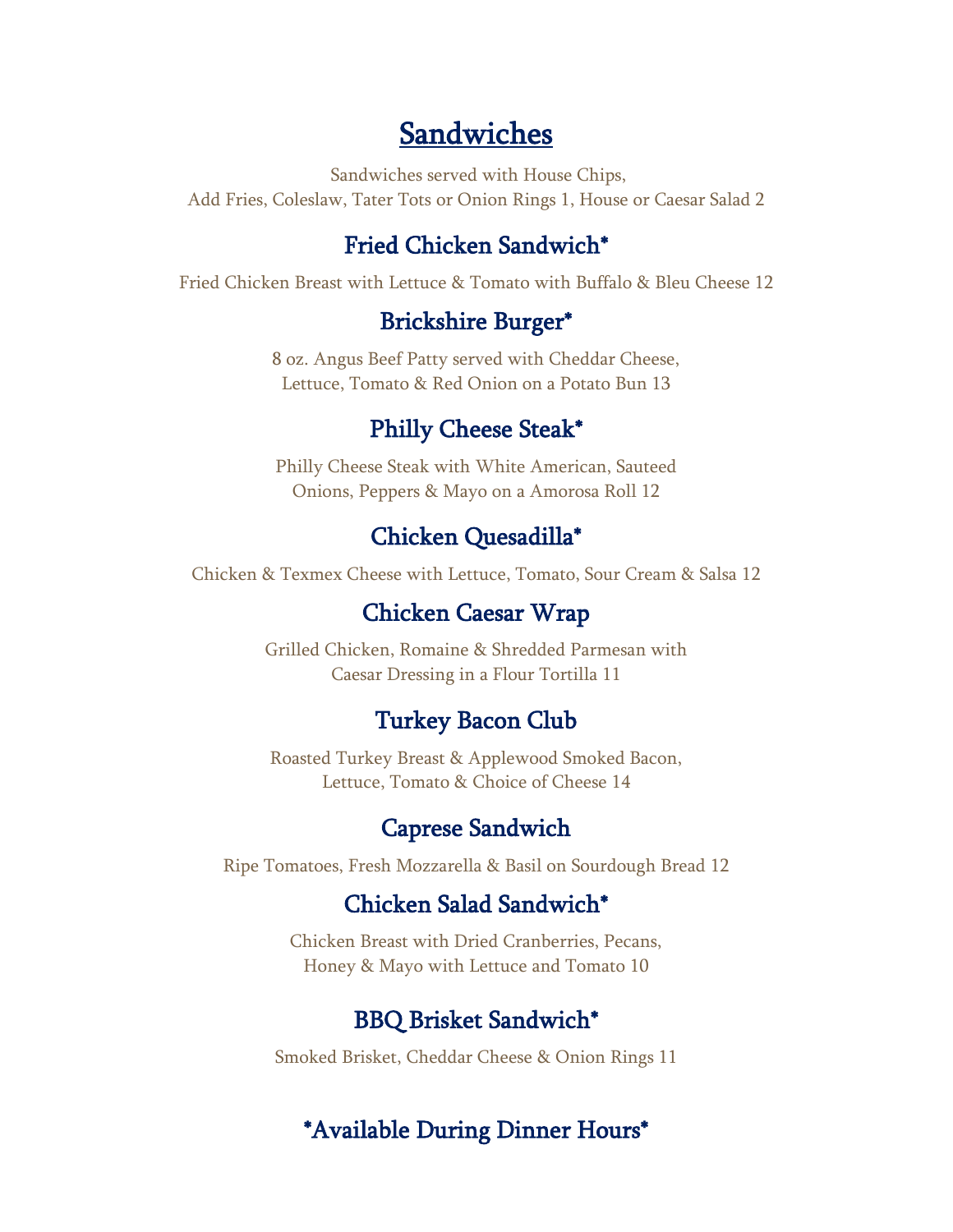Consuming raw or undercooked meats, seafood, shellfish, or eggs may increase your risk of foodborne illness\

# Entrees Available After 4pm

#### Carmine's Chicken Pasta

Pasta with Grilled Chicken, Applewood Smoked Bacon, Sundried Tomatoes, Wilted Spinach & Mushrooms in a Parmesan Cream Sauce 18

#### Brickshire Brisket

Slow Smoked Brisket with a BBQ Sauce Glaze Served with Tater Tots & House Vegetables 16

# Shrimp Vittorio

Jumbo Shrimp in a Tomato Cream Sauce with Stuffed Rigatoni 22

# Pork Schnitzel

Hand Breaded Fried Pork Loin Topped with Mushrooms Sauce & House Vegetables 19

# Vegetarian Pasta

Pasta Tossed with Olive Oil, Peppers, Onions, Spinach, Mushrooms & Artichoke 15

# Jumping Catfish

Farm Raised Catfish Filets Deep Fried with Cole Slaw & Hush Puppies 16

# Brickshire BBQ Pork

House Smoked Pork, Onion Rings & Fresh Vegetables 15

# **Desserts**

## Brownie ala Mode

Warm Brownie topped with Vanilla Ice Cream, Chocolate Sauce, Whipped Cream & a Cherry 8

# Brickshire Bread Pudding

Vanilla & Cinnamon Bread Soaked in a Royale & Baked Golden 8

# Italian Lemon Cream Cake

Lemon Cream Cake Laced with Mascarpone 9

## Pecan Pie

Pecan Pie with Whipped Cream and a Bourbon Caramel Sauce 8

# Cheesecake of the Day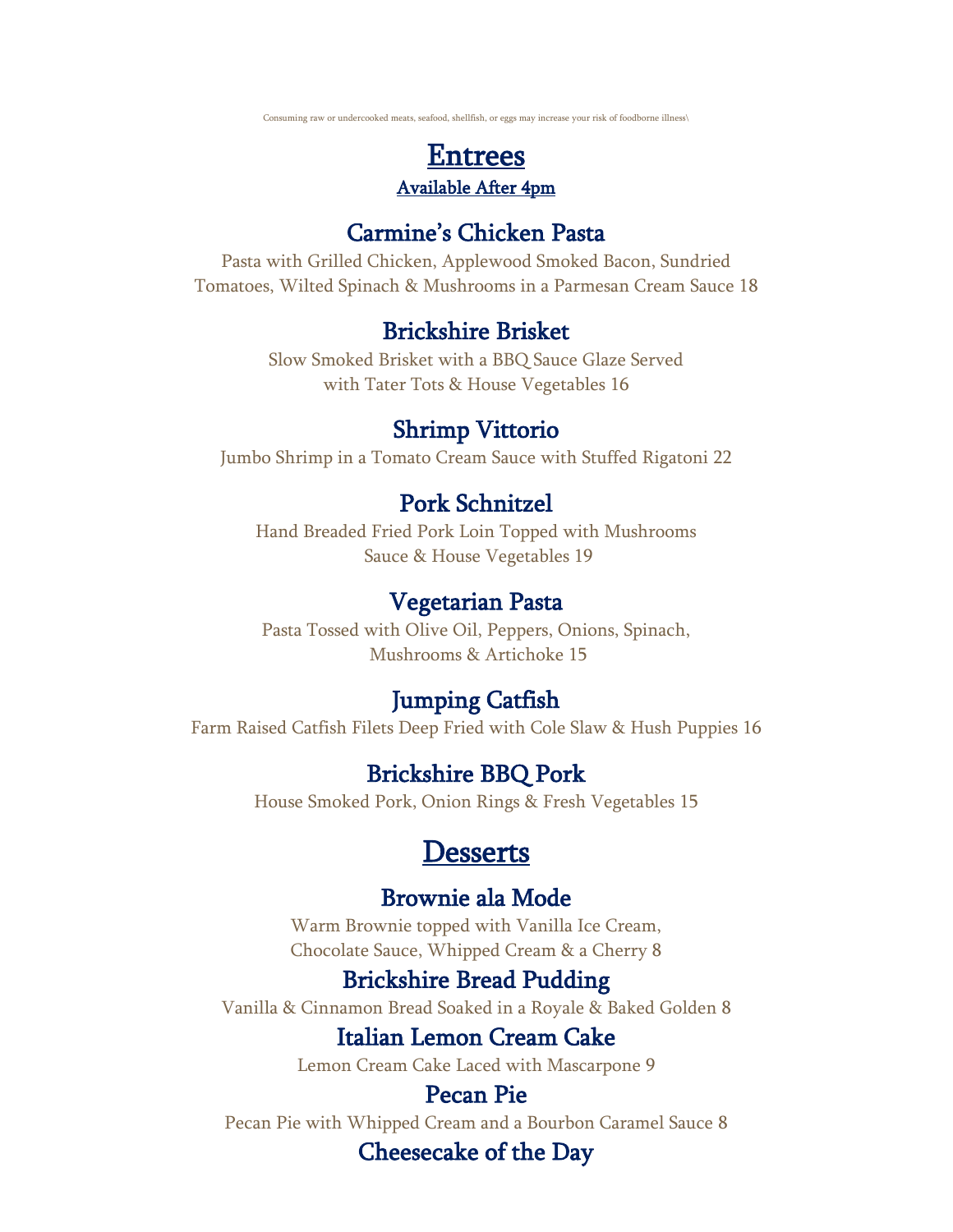Chef's Selection 9

Consuming raw or undercooked meats, seafood, shellfish, or eggs may increase your risk of foodborne illness

# **Beverages**

# Fountain Drinks, Tea and Coffee

Coke, Diet Coke, Sprite, Ginger Ale & Lemonade 2

# Bottled Beverages

Coke, Diet Coke, Sprite, Mr. Pibb, Powerade, & Water 3

# **Beer on Tap**

Craft 6 Domestic 4

# White Wine

Yellow Tail Pure Bright Pinot Grigio 7 18.50 Josh Cellars Chardonnay 8 22 Oyster Bay Sauvignon Blanc 8 22 Ecco Domani Pinot Grigio 8 24 William Hill Chardonnay 9 22 Wycliff Brut Champagne 5 15 La Marca Prosecco 10 24

# Red Wine

Dark Horse Big Red Blend 7 21 Chateau Souverain Merlot 7 18 19 Crimes Cabernet Sauvignon 7 21 Alamos Malbec 8 21 Castle Rock Pinot Noir 10 25 Louis Martini Cabernet Sauvignon 10 30

Ask your server if we have a wine special.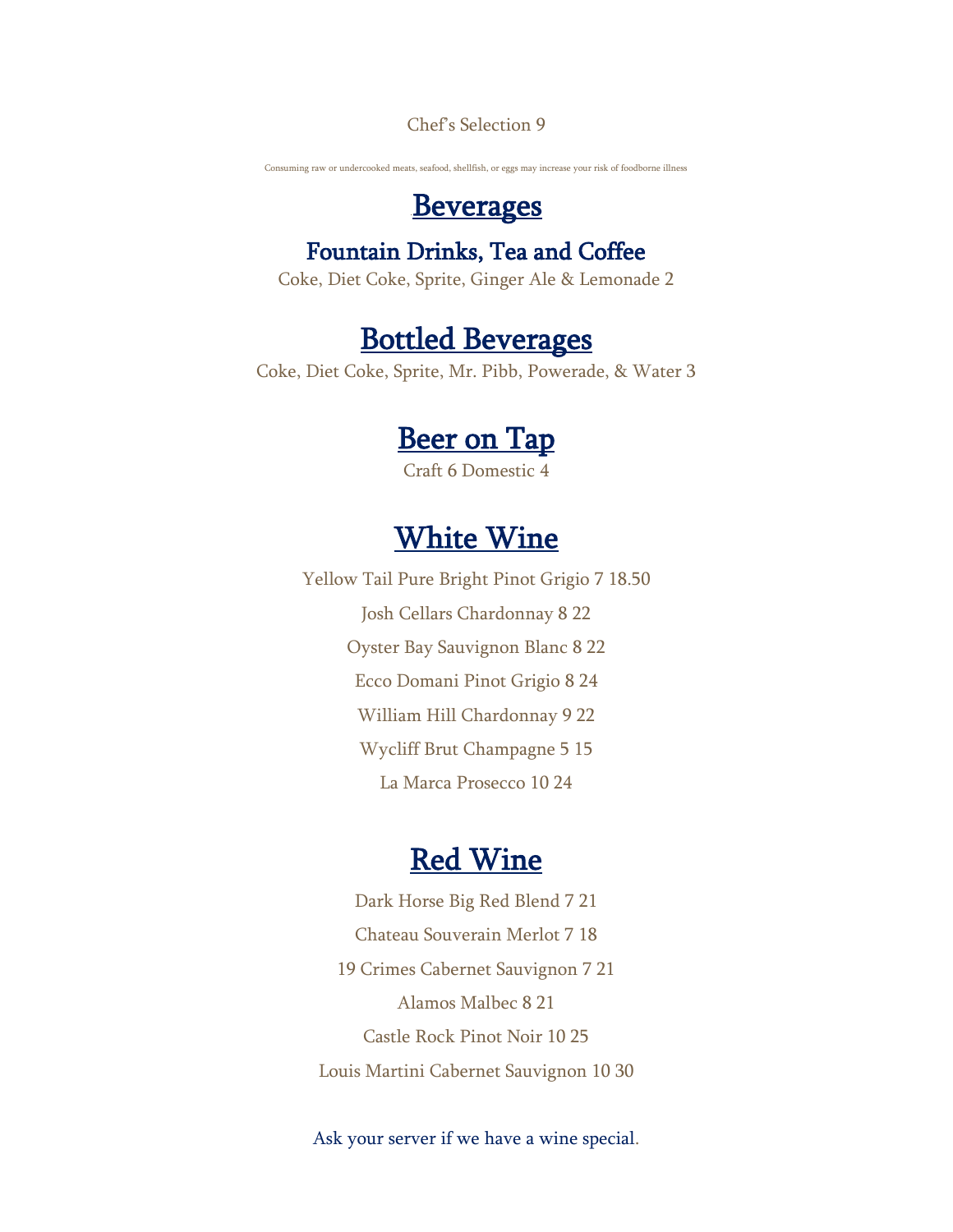Consuming raw or undercooked meats, seafood, shellfish, or eggs may increase your risk of foodborne illness

# Mixed Cocktails

#### Headed East Old Fashioned

Bowmans Bourbon, Muddled Orange, Cherry, Bitters & Simple Syrup 10

#### Classic Cosmo

Tito's Vodka, Cointreau, Roses Lime & Cranberry Juice 10

#### Sangria

White Wine, Vanilla Vodka, & Fruit Flavors 8

# Brickshire Mojito

Bacardi Rum, Fresh Mint, Simple Syrup & Fresh Lime Juice 10

## Margaret's Margarita

Silver Tequila, Triple Sec, Sour Mix, Lemonade & a Splash of Sprite 10

# Spicy Bloody Mary

Tito's Vodka, Muddled Jalapenos & Zing Zang Bloody Mary Mix 8

## Dirty Martini

Tito's Vodka, Dry Vermouth & Olive Juice in a Martini Glass with Olives 10

#### Manhattan

Jim Beam, Sweet Vermouth, Bitters, & a Cherry 10

## Tom Collins

Tanqueray Gin, Lemon Juice, Simple Syrup & Club Soda 10

#### Whiskey Sour

Seagram's VO, Simple Syrup, Lemon Juice & a Cherry 10